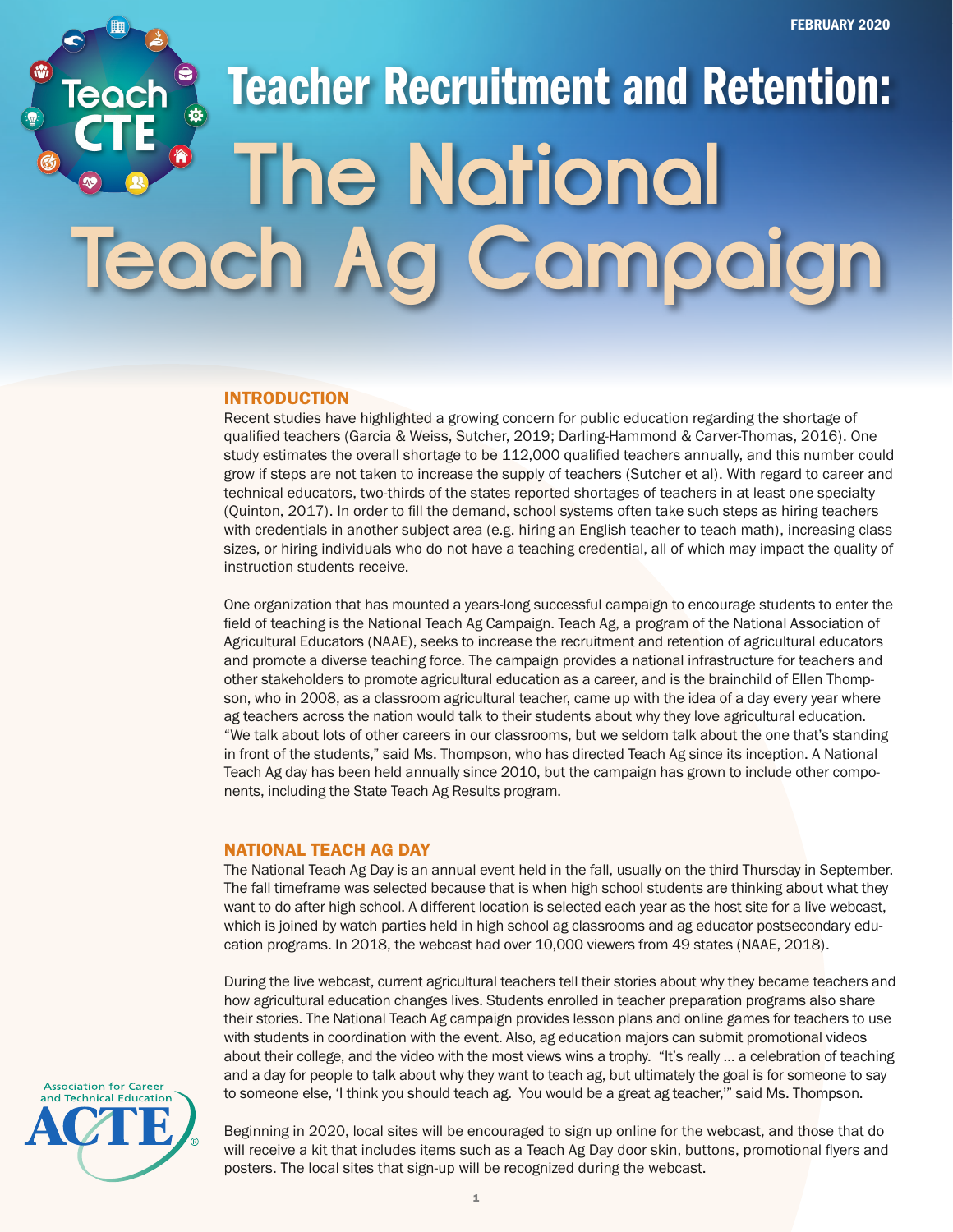Teacher Recruitment and Retention: **The National Teach Ag Campaign**



# STATE TEACH AG RESULTS (STAR) PROGRAM

Building on the success of the National Teach Ag Day, the Campaign launched the STAR program in 2014 to help states by gathering crucial supply and demand data related to agricultural educators. States participating in STAR also receive guidance and assistance on developing a strategic plan to increase the recruitment and retention of ag educators. Moving to state-specific work was a natural evoluation of Teach Ag after the national efforts were well-established. "We knew the next step was working directly with states to create their state level plans," said Ms. Thompson. "Once we got our feet under us and … people were understanding and award of the need to recruit and retain ... we decided it was time to really go and do where the most good could be done, which is directly at the state level," she added. The STAR program has grown from 11 states in 2014 to 41 in 2020, and no state has left the program.



Source for image: https://www.naae.org/teachag/starstates.cfm

Teach Ag, working with the University of Minnesota, Penn State University, and Utah State University, conducts surveys in all 50 states to gather ag teacher supply and demand data. Supply-side information is collected from postsecondary institutions on the number of students enrolled in ag education programs as well as number of graduates from these programs, and this data is broken out by demographic groups. The survey also asks about the post-college employment plans of the graduates. The demand-side data collected from states includes the number of ag ed teachers; the number of postsecondary ag teacher preparation programs; the number of ag teachers who left the profession that year, why they left the profession, and what they did after they left; the number of ag teacher retirements; the number of new ag teachers hired, including demographic data on the new hires, the type of certification they received, and whether they are an in-state or out-of-state hire; the annual average starting salary in the state; and the number of ag teacher positions that went unfulfilled. Teach Ag uses the supply and demand data to create profiles for all 50 states and for six geographic regions.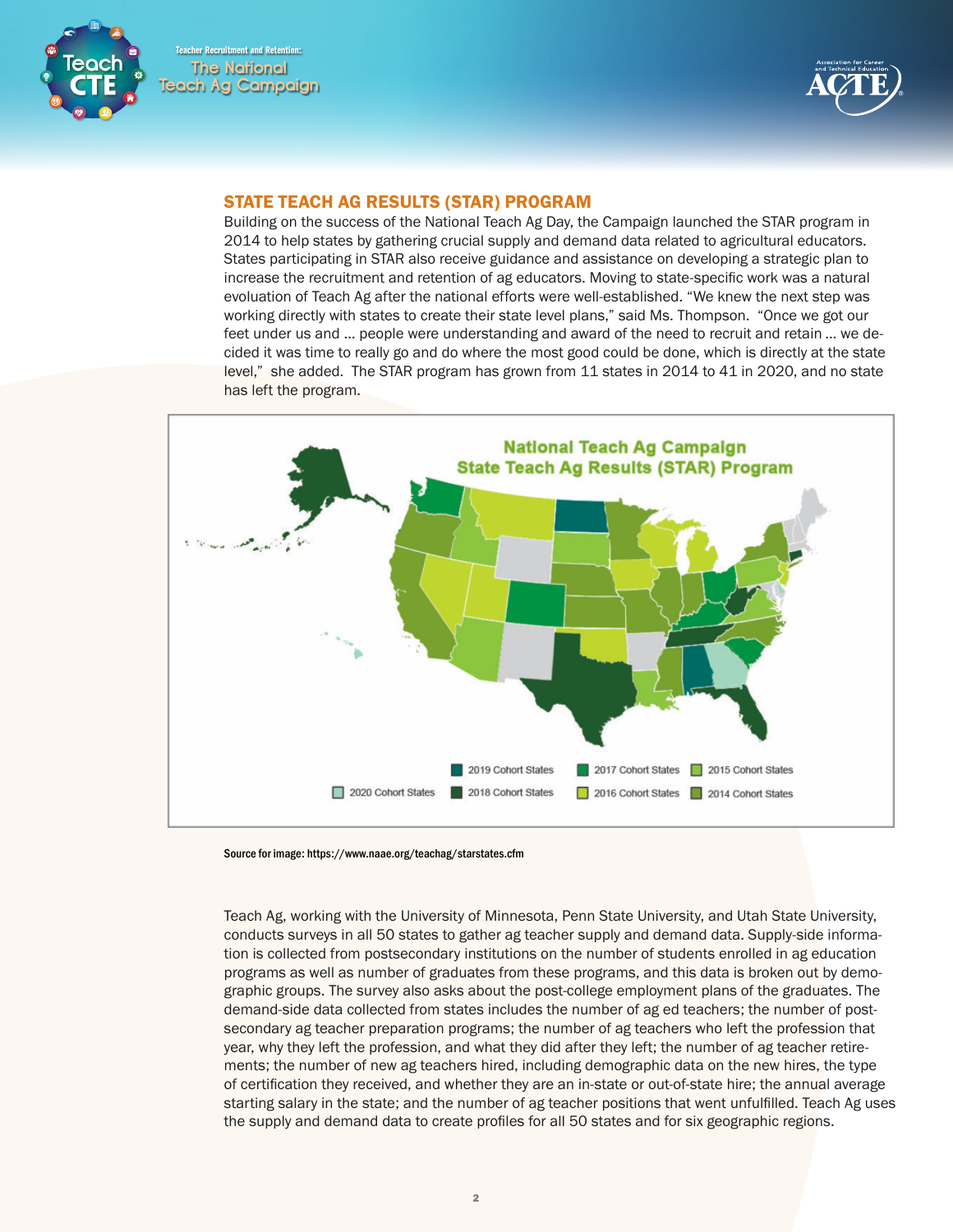Teacher Recruitment and Retention: **The National Teach Ag Campaign**





While the data collection and profiles are done for all states, states can receive extra assistance by applying to Teach Ag to become a STAR state. STAR states receive guidance and support from Teach Ag to analyze the supply and demand data in their state profile and to develop and implement a strategic plan based on that data. The activities of STAR states are guided by a team of ag education stakeholders, including representatives from state government, postsecondary institutions, ag teachers, and the state FFA Foundation. As discussed in more detail below, funding for the initiative comes from the FFA Foundation, and small grants (\$5,000 to \$8,000) are given to STAR states to help with the costs of implementation. In order to help aspiring teachers, all STAR states will have to illustrate their pathway to becoming an ag teacher. These pathways include traditional routes, such as postsecondary teacher education programs, and often include alternative routes, such as programs for career-changers.

When the STAR program began, Ms. Thompson thought there would be significant differences among the states regarding the needs to be addressed by the strategic plans, but as the program progressed, she found that states were more similar than different. Therefore, strategies are developed around three pillars: recruitment, retention of both preservice and current teachers, and teacher recognition. BOX A highlights some of the strategies being employed by states around these pillars.

# BOX A. STAR State Activities

#### *Recruitment*

States are employing a variety of strategies to encourage high school students to pursue a career in agricultural education. Some states hold a "signing day" where high school students who are headed to college sign letters of intent to study agricultural education, similar to athletes playing a collegiate sport. In Kansas, students who are interested in becoming teachers spend a day shadowing different ag teachers, not just their favorite ag teacher. The idea is that the students see a variety of teachers and get different perspectives on what it is like to be an agricultural educator. Some states also have college scholarships for ag education students, but many of these are targeted on students during their senior year of college, which is when students are close to finishing their degree and are engaged in a student teaching assignment. Reserving the scholarships for the senior year means that the funds are supporting students who are likely to become teachers and also are helping students in a year that can be financially taxing because, in addition to the regular college expenses, students may have additional costs due to their student teaching assignments.

#### *Programs for Students Enrolled in Teacher Preparation*

Programs for students studying to become ag teachers often have multiple goals, including enhancing students' learning, providing real world teaching experience, and promoting collegiality. Teach Ag has encouraged states to hold these activities in different parts of the state so that students are exposed to other locations and may therefore be more open to taking a job outside of the area where they grew up. Ohio State and Purdue University (Indiana) have taken this idea across state lines by having agricultural education majors spend a weekend at each school. During these swaps, students participate in state-led professional development.

#### *Teacher Retention*

Teacher retention activities take many forms and are largely focused on the early years of teaching since 44% of new teachers leave the profession within the first five years of teaching, according to the Consortium for Policy Research in Education (Ingersoll, Merrill, Stuckey, & Collins, 2018). An overarching strategy employed by Teach Ag to keep current teachers in the profession is a focus on making sure that all ag teachers feel like they belong. "We're also working always on developing inclusion strategy so that all teachers feel welcomed in the profession, anywhere from how they engage with that first day of their summer ag teacher's conference to providing resources and materials so that they really feel like they're part of the profession and making sure that we have accessible events, making sure that our curriculum is updated, so that it reflects the needs of all demographic areas within agriculture," noted Thompson.

Some specific retention strategies employed by states include mentorship programs for ag teachers during their first few years of teaching, and early career academies that focus on issues such as work-life balance. A few states partner with private industry for student loan forgiveness programs for ag teachers. North Carolina has a novel approach to helping new teachers set up their classroom: at the summer ag teachers conference, attendees participate in a "fill the bucket" activity. Every new ag teacher at the meeting gets a bucket, and current teachers are asked to bring something to put in the bucket that will help new teachers get their classroom started. One teacher could bring a red pen, while another brings hand sanitizer or note cards. The state also provides some supplies for the bucket. Also, in North Carolina, some ag teachers display in their classrooms a "family tree" of mentors so that their current students can see the mentorship that takes place for ag educators. The family tree also gives the teacher an opportunity to discuss ag education as a career.

## *Teacher Recognition*

States employ a variety of approaches to recognizing current ag teachers. Most STAR states participate in their state level agriculture teacher award programs, and teachers are also recognized for their efforts at informal events, such as featuring educators at the state FFA convention as speakers and honorees. In addition, NAAE sponsors a variety of teacher recognition programs, including awards for teachers early in their careers, outstanding teacher awards at the secondary and postsecondary levels, recognition of mentors, and lifetime achievement awards. Individuals apply for consideration and are selected by NAAE.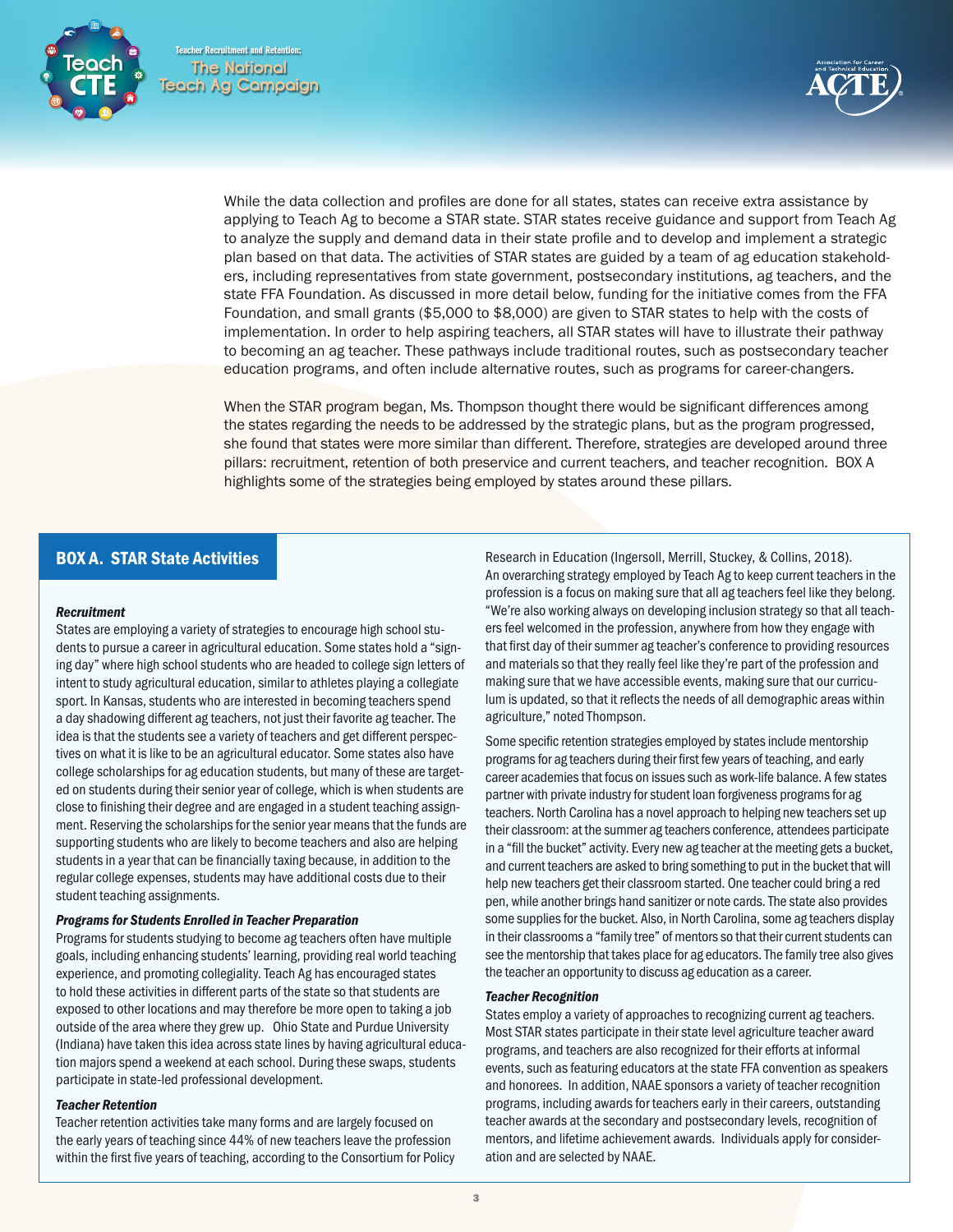



## OTHER TEACH AG INITIATIVES

*Teach Ag Ambassadors*. Annually, 12 to 14 pre-service teachers are selected as Teach Ag Ambassadors. These individuals are provided with professional development and are also given the opportunity to share their passion for ag education with others. For example, the Ambassadors staff the Teach Ag booth at the FFA national meeting where they engage with young people who are interested in becoming agricultural educators. These interactions have inspired high school students to pursue a career in ag education.

*Future Agriscience Teacher Symposiums (FAST)*. Teach Ag hosts a series of symposia for pre-service teachers during national agricultural education-related meetings, such as the Minorities and Agricultural and Natural Resources-related Science conference, the Cultivating Change Summit, the National Teach Ag Day, and the NAAE convention. Students receive training on an inclusive classroom, inquiry-based instruction, networking, classroom management, job interview skills, and building a collegial network. Students majoring in agricultural education can apply for scholarships to attend these symposia.

*Tag to Teach*. One recruitment strategy promoted by Teach Ag is for teachers to nominate students who they believe would be great ag teachers. These students are "tagged to teach" and are honored at an event, such as a luncheon. Teach Ag's research shows that the number one reason someone becomes an ag teacher is because someone told them they should do so. Teach Ag offers at cost "Tag to Teach Ag" kits that include t-shirts and other giveaways, and states have also developed their own kits.

# FOCUS ON DIVERSITY

A feature of all Teach Ag's initiatives is to promote a diverse agricultural education teaching force. "We really try to make sure that we are showcasing … a diverse array of teachers, and that can mean anything from race, gender, ethnicity, location in the United States, and type of program," said Ms. Thompson. The goal is for all to feel welcome and Teach Ag works to ensure that events are accessible and inclusive and meet the needs of all who are or would like to be agricultural teachers. This is still a work in progress: In 2018, among graduates of agricultural education programs who were license-eligible, 71% were female, and 90% were white, non-Hispanic. (Smith, Lawver, & Foster, 2019).

In addition to the campaign's larger efforts to promote inclusivity, diversity, access and equity, Teach Ag has focused on small things as well. For example, Teach Ag ensures that the t-shirts and giveaways are gender-neutral.

# FUNDING AND OTHER SUPPORT

Teach Ag's current annual budget of approximately \$1 million is entirely supported by outside sponsors, such as the CHS Foundation, Corteva Agriscience, Growth Energy, and BASF. However, Teach Ag/NAAE do not raise the funds directly, but work with the National FFA Foundation. Teach Ag and FFA have a symbiotic relationship because, in order to be a member of FFA, students need to be enrolled in an agricultural class in school, so without ag teachers, there are no ag students. Ms. Thompson explained: "An FFA member is an agricultural education student, first and foremost, and they have an ag teacher, so National FFA does the student leadership development side of things and NAAE does the teacher programming side of things. One needs the other." In addition, both NAAE and FFA provide in-kind support for the Teach Ag initiatives, including administrative assistance from NAAE and booth space at each associations' meetings.

# **IMPACT**

While a direct line cannot be drawn to the Teach Ag initiative, over the last several years, there has been an increase in the number of ag education majors even as other content areas are seeing a decrease in teacher candidates, and an increase in the total number of ag ed degrees granted. Also, among those graduating with an agricultural education degree, 75% are going into teaching